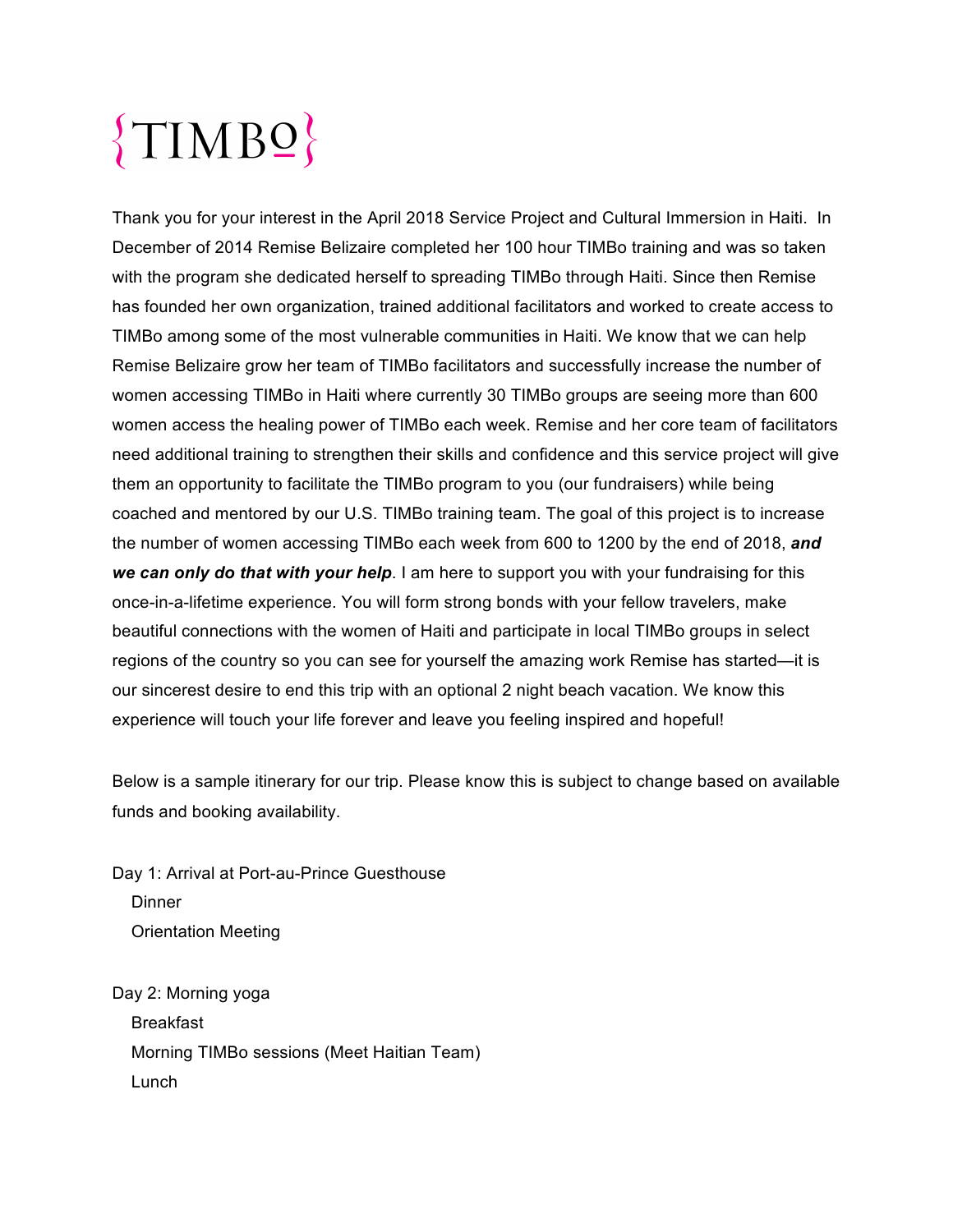Afternoon TIMBo sessions Dinner

Day 3: Morning yoga

Breakfast

Morning TIMBo sessions

Lunch

Afternoon TIMBo sessions

**Dinner** 

Day 4: Morning yoga

### Breakfast

Morning TIMBo sessions Lunch Visit to Haitian Historical Museum/Rum distillary **Dinner** 

#### Day 5: Morning yoga

Breakfast

Trip to Haitian Market

Lunch

Afternoon TIMBo sessions

Dinner

## Day 6: Morning yoga

Breakfast

Morning TIMBo sessions

Lunch

Visit local TIMBo groups

Dinner in Petion Ville

Haitian Dance party!

Day 7: Morning yoga Breakfast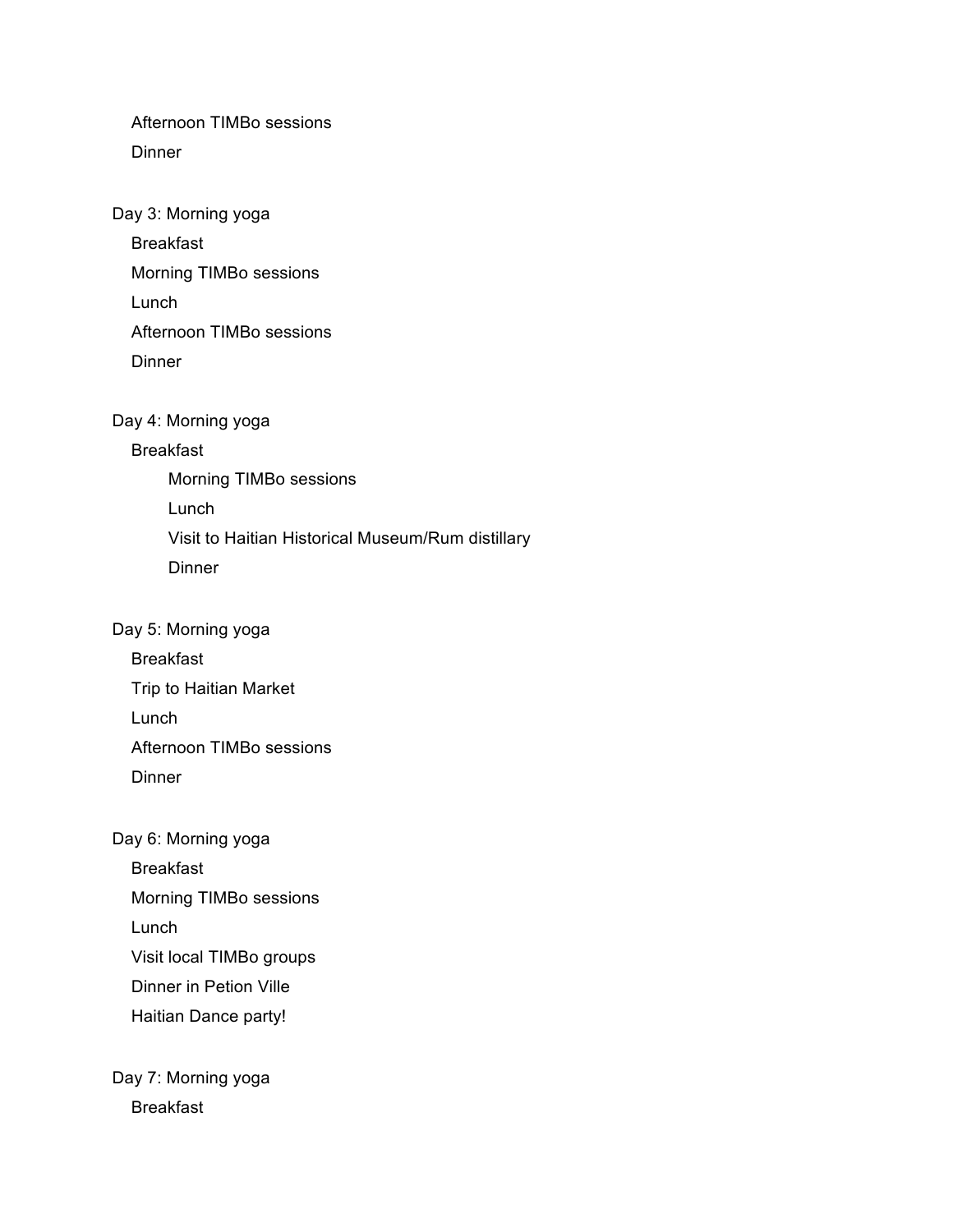Trip to Mirebalais (visit local TIMBo groups, Zanmi Lasante hospital) Lunch Free afternoon

Days 8: Return home or optional 2 night beach vacation

Day 9: optional beach vacation at Kaliko Beach Club

Day 10: Return to Port-au-Prince and fly home

We offer a fundraising guide with suggestions on how to reach your \$5,000 goal; if for some reason you are not able to make your goal, the money that is donated to yogaHOPE stays with yogaHOPE, and still supports our programming, but we do believe it is possible for everyone to raise enough to qualify for the trip if they are determined and consistent.

Most of your money will come from individual asks, facilitated through social networks like Facebook and personal emails

We suggest linking to a personal fundraising page you will set up via Firstgiving. Here is an example of one, from someone who well-exceeded her goal for a trip to Haiti. And here is another page from someone who raised almost 10k for a training trip to Haiti. Watch this short film to see our successful fundraisers talk (from Haiti) about their experience of the first projects in Haiti.

We will be sharing some documents that will help you with your fundraising, and will be creating a Facebook group for all of you so that you can support one another in keeping the eye on the prize! We will also hold regular zoom meetings so that we can help keep each other motivated and excited about our end goal! Each person's efforts in raising their goal is crucial and checking in regularly will be important. Fundraising for a project like this does require *personal commitment to your goal* first and foremost, and it does take effort but it is completely doable!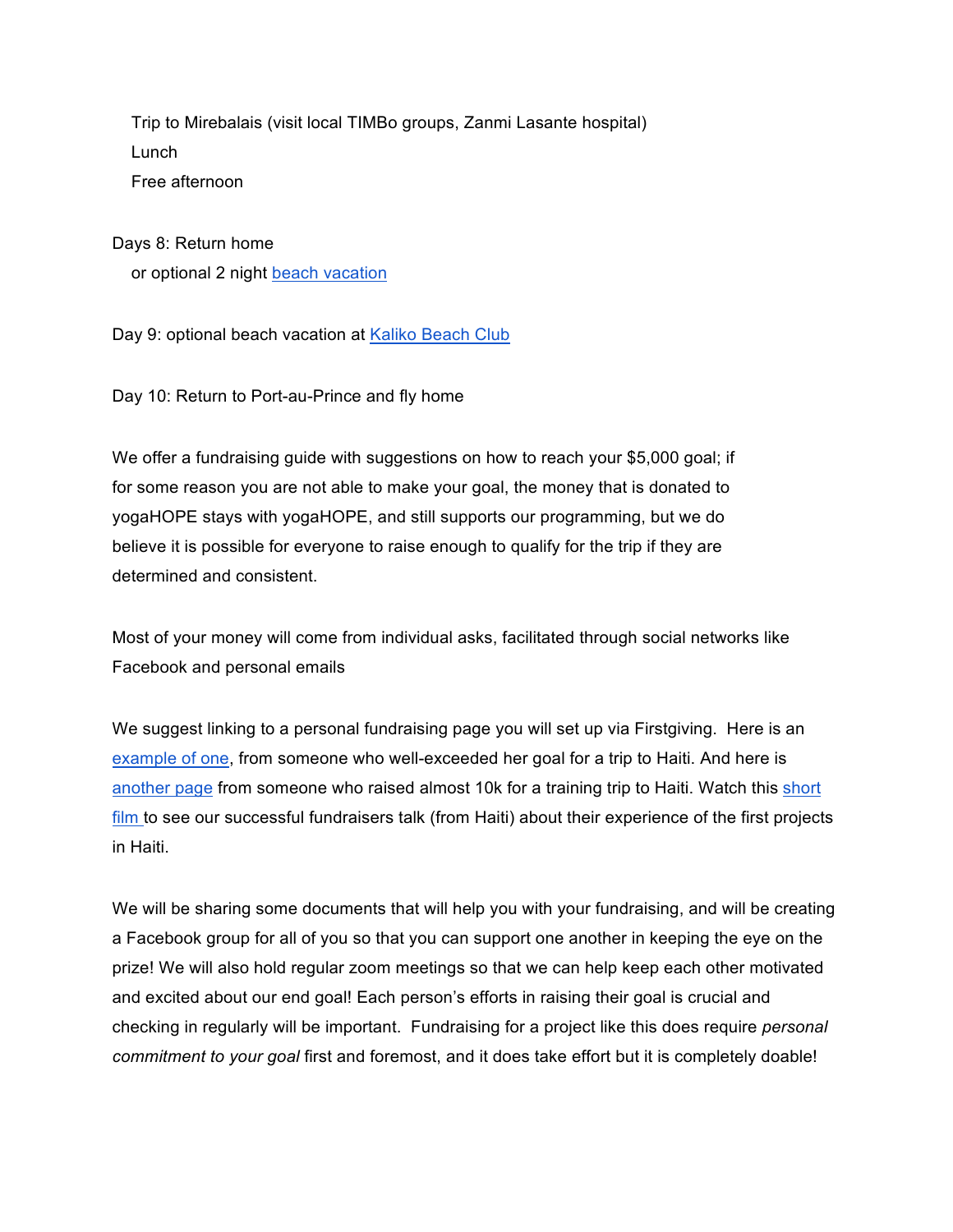I hope you find this email helpful and encouraging. Next I will go over the general timeline. Tentative travel dates are April 7-14 (with option to extend 2 days):

Before February 1: Secure all fundraisers

All deposits (\$250) received & contracts signed Fundraisers complete developing FirstGiving fundraising page First Google Zoom meeting conducted (we all meet each other!)

#### Now-March 21st: Fundraising Time!

 Support emails and meetings regularly scheduled to help you fundraise Get to know Remise and her team via our Facebook page (to be created) Introduction to your travel coordinator(s) who will help with travel details: **Flights**  Packing lists Important Travel Info Answering your question All money in to TSNE

March 21st- April 5th: Getting ready to go! Final details (all goals should be met and money in by March 21) Regular communication with travel coordinator Let's go to Haiti!

If you are thinking "Sign me up!" Then below are the next steps.

If you are ready for the next step just send us an email (yogahope@gmail.com) letting us know you are ready! Remember, we need to know by February 1<sup>st</sup> who is committed to this trip so sign up now to get your name on the list and get your fundraising page ready to go.

Next steps: